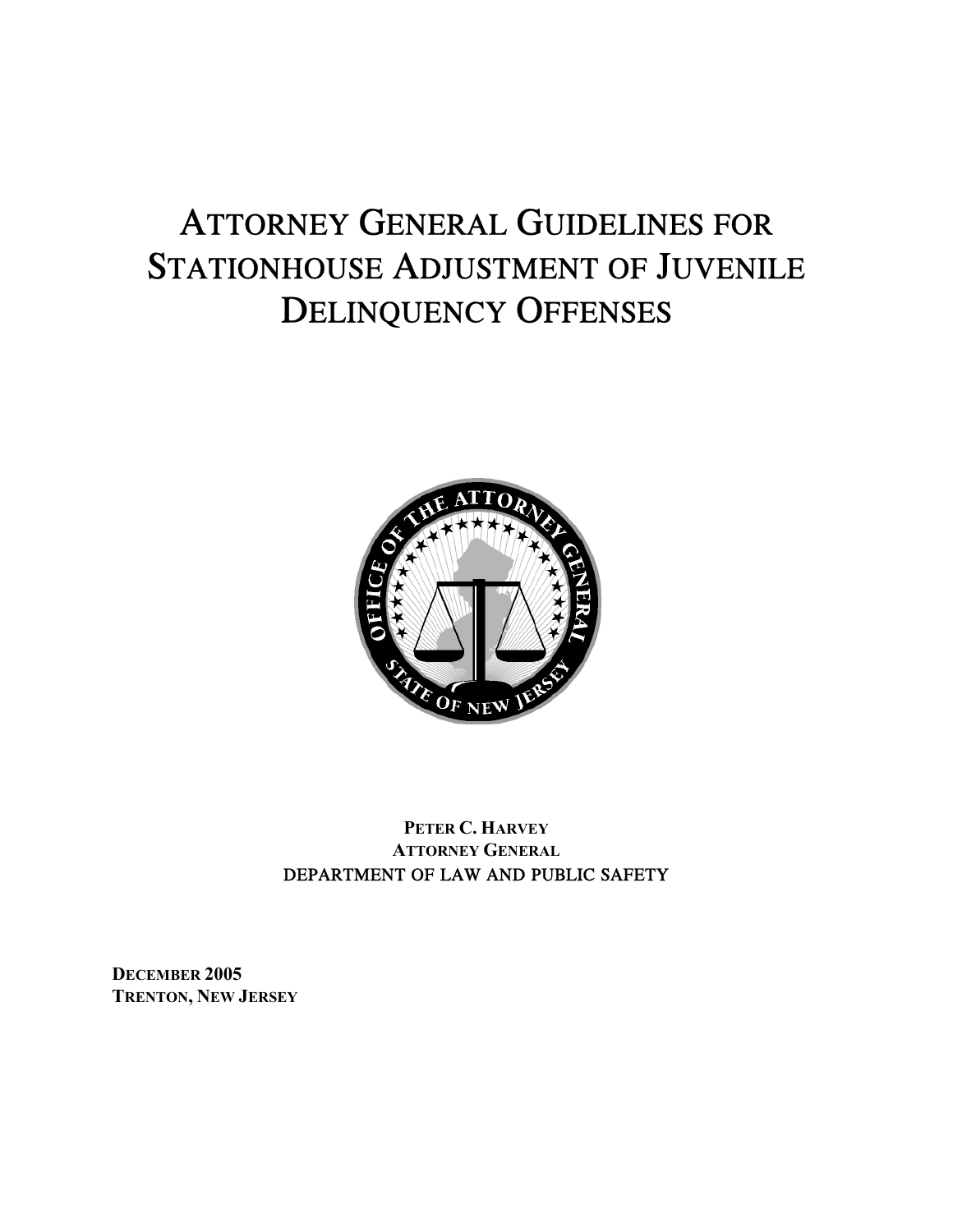# Attorney General Guidelines for Stationhouse Adjustment of Juvenile Delinquency Offenses

# Table of Contents

| Appendix A: Sample Stationhouse Adjustment Agreement - Long Form 8   |  |  |  |  |  |  |  |  |
|----------------------------------------------------------------------|--|--|--|--|--|--|--|--|
| Appendix B: Sample Stationhouse Adjustment Agreement - Short Form 12 |  |  |  |  |  |  |  |  |
| Appendix C: Model Stationhouse Adjustment Warning  14                |  |  |  |  |  |  |  |  |
|                                                                      |  |  |  |  |  |  |  |  |

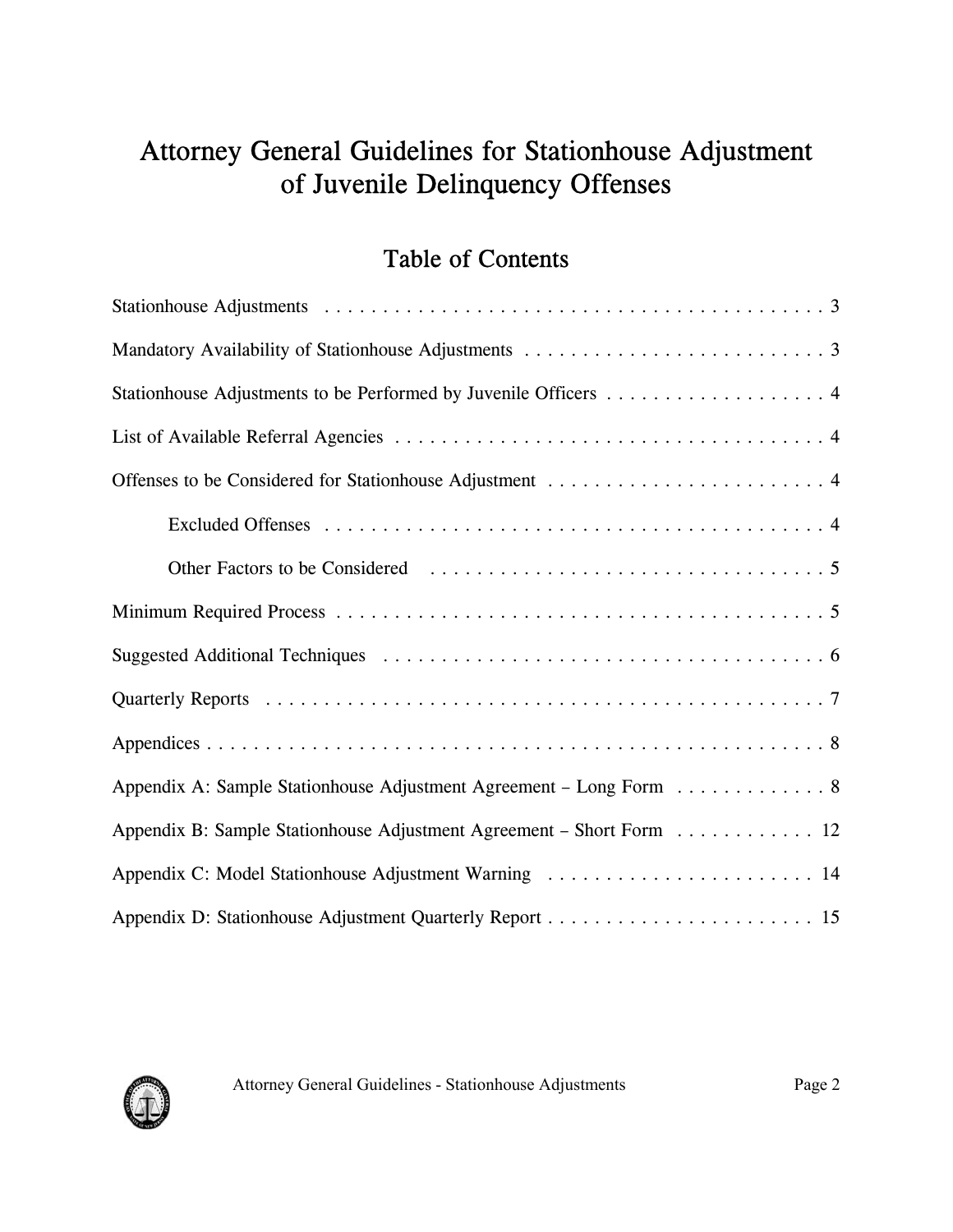# Attorney General Stationhouse Adjustment Guidelines

### Stationhouse Adjustments

A stationhouse adjustment is an alternative method that law enforcement agencies may use to handle first-time juvenile offenders who have committed minor juvenile delinquency offenses within their jurisdiction. The intent of the stationhouse adjustment program is to provide for immediate consequences, such as community service or restitution and a prompt and convenient resolution for the victim, while at the same time benefitting the juvenile by avoiding the stigma of a formal juvenile delinquency record. In many instances, this early intervention will deter the youth from continuing their negative behavior and divert the youth from progressing further into the juvenile justice system.

In a stationhouse adjustment, the juvenile officer typically asks the juvenile, a parent or guardian/caregiver, or other responsible adult designated by the parent or guardian/caregiver (herein referred to as "designee") and the victim to come to the stationhouse to discuss the offense. The officer may refer a juvenile for needed services, and, if property has been stolen or damaged, require the juvenile to make restitution in some form. Usually the officer will discuss the offense with the juvenile's parent or guardian/caregiver and request assurances that the juvenile will not commit any future offenses. This process allows juvenile officers to resolve minor disputes without the need to file a complaint with the court. Victims of minor offenses are often better served since a matter can be resolved locally, providing for a more efficient and expeditious resolution. However, it is important to give the victim the opportunity to have input. Furthermore, the victim always has the right to sign a complaint if he or she objects to a stationhouse adjustment.

### Mandatory Availability of Stationhouse Adjustments

All municipal and other law enforcement agencies having patrol jurisdiction within the State of New Jersey shall make stationhouse adjustments available as a method of handling minor juvenile delinquency offenses within their jurisdiction. The goal of standardized guidelines and use of a more uniform method of diverting eligible juveniles is to promote equality within the justice system by providing equivalent access to police diversionary programs regardless of domicile. Stationhouse adjustments shall be conducted in accordance with the standards set forth below. A model stationhouse agreement is attached hereto. Local stationhouse adjustment policies may be modified to account for the availability of local resources and community service opportunities, but all law enforcement agencies having patrol jurisdiction must implement the minimum stationhouse adjustment process described herein regardless of the availability of such resources.

 As set forth in the "Quarterly Reports" section of these guidelines, these guidelines require the submission to each County Prosecutor's Office of aggregate data regarding stationhouse adjustments in quarterly reports. This information is not contained in UCR reports. If the County Prosecutor finds that stationhouse adjustments are not being conducted by a particular law enforcement agency, the Prosecutor or his or her designee shall, after consultation

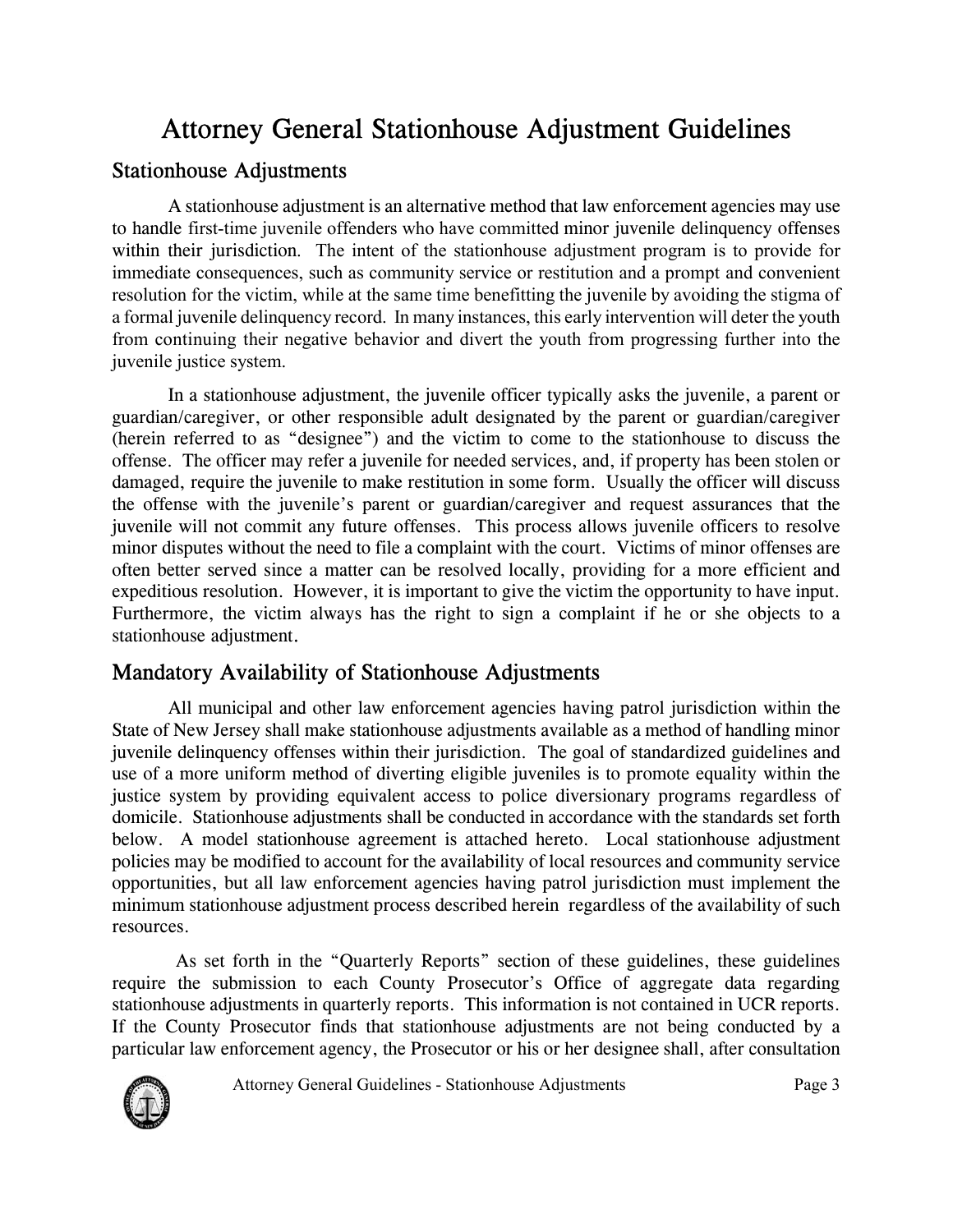with the Chief Law Enforcement Executive of that agency, take immediate steps to implement a stationhouse adjustment program for that agency. If it appears that a State Police Road Station is not in compliance with this directive, the County Prosecutor's Office shall inform the Superintendent of State Police and the Attorney General of the specific deficiencies in the implementation of a stationhouse adjustment program in the State Police Road Station. Thereafter, the Superintendent shall implement a stationhouse adjustment program in the Road Station.

### Stationhouse Adjustments to be Performed by Juvenile Officers

It is strongly recommended that designated juvenile officers<sup>1</sup> should perform stationhouse adjustments. These officers are best suited by training and experience to handle these matters. In instances where no juvenile officer is available it is recommended that the officer or detective handling the case should consult with a juvenile officer prior to conducting a stationhouse adjustment. However, if no juvenile officer is available to consult with or conduct a stationhouse adjustment the stationhouse adjustment should be conducted nevertheless.

# List of Available Referral Agencies

The police shall provide, and agencies shall make available, existing lists of referral agencies, contacts and telephone numbers to which officers may refer juveniles. Such lists are usually available from County Youth Services Commissions, the Division of Criminal Justice, Juvenile Justice Commission, or other sources. Referrals may be made in conjunction with a stationhouse adjustment, but are not limited to the stationhouse adjustment process and may be provided immediately, before the process is completed.

## Offenses to be Considered for Stationhouse Adjustment

Ordinance violations, petty disorderly persons offenses and disorderly persons offenses shall be considered for stationhouse adjustment. Fourth degree offenses may also be considered for stationhouse adjustment if the juvenile has no prior record that is known to the law enforcement agency.

### Excluded Offenses

The following offenses are not subject to stationhouse adjustment and should result in the filing of a juvenile delinquency complaint:

1. Offenses involving the use or possession of a controlled dangerous substance or drug paraphernalia as defined under Chapters 35 or 36 of the Criminal Code shall not be adjusted without permission of the County Prosecutor's Office, as these

<sup>&</sup>lt;sup>1</sup>Every law enforcement agency having patrol jurisdiction is required to designate at least one sworn officer to handle and coordinate juvenile matters. *Attorney General Executive Directive 1990- 1*, *page 12-3 Designation of Juvenile Officers*.

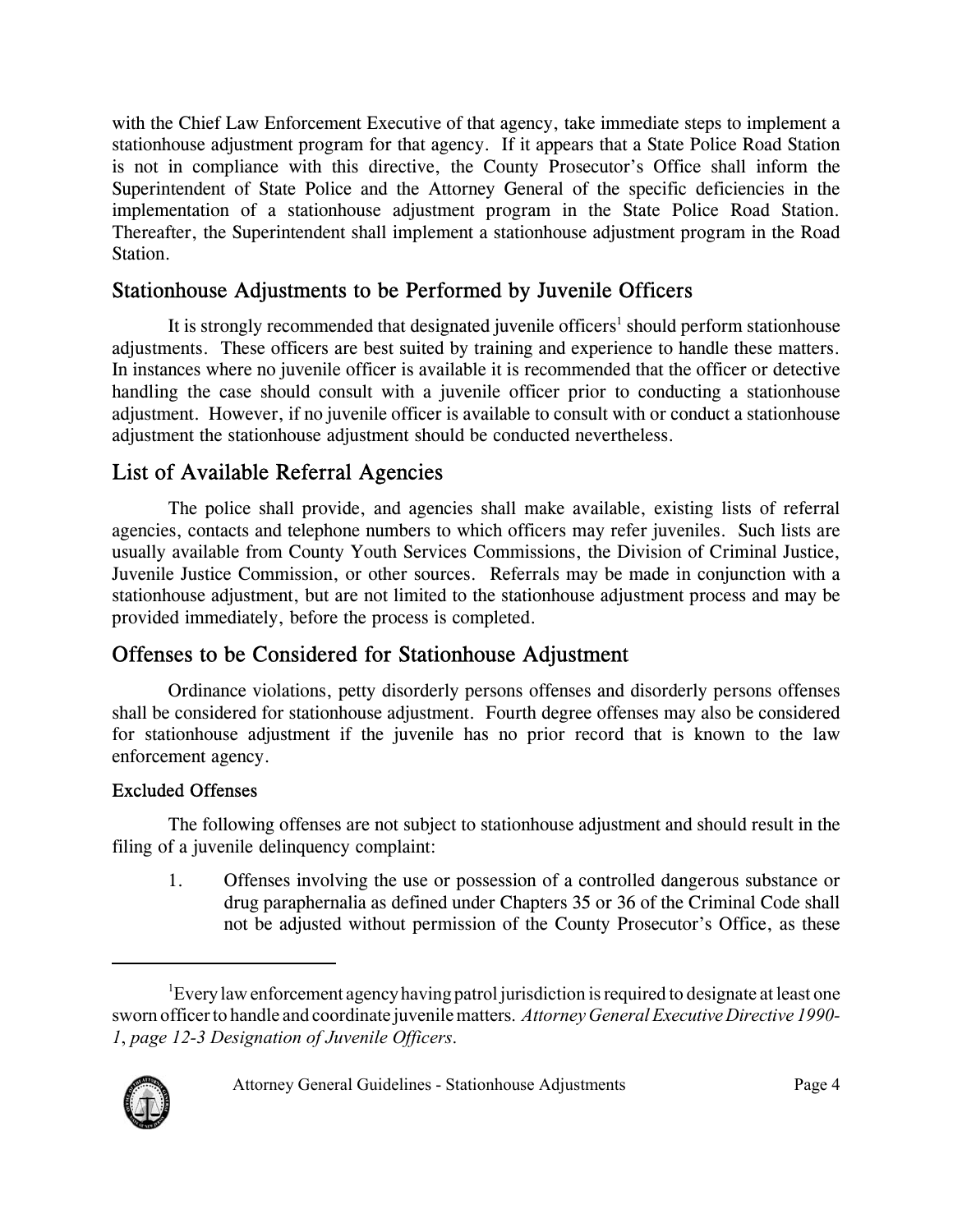offenses may be evidence of a more serious drug problem requiring intervention by the Family Court.

- 2. Bias offenses shall not be adjusted without permission of the County Prosecutor's **Office**
- 3. Sexual Offenses shall not be adjusted without permission of the County Prosecutor's Office.
- 4. Offenses resulting in serious and/or significant bodily injuries shall not be adjusted without permission of the County Prosecutor's Office. Such permission should only be given in cases where the criminal intent of the offender is in doubt and the injuries were unintended.
- 5. Third degree offenses shall not be adjusted without permission of the County Prosecutor's Office.
- 6. Offenses shall not be adjusted if the law enforcement agency is aware that the juvenile has other charges already pending before the court.
- 7. Offenses shall not be adjusted when the juvenile is currently on probation, parole, home detention or other court ordered disposition.

### Other Factors to be Considered

Police shall also consider the following factors when determining the appropriateness of conducting a stationhouse adjustment:

- 1. Police shall consider the age of the offender. Younger offenders, particularly those who may be less able to understand the consequences of their actions may be more appropriate for stationhouse adjustment. However, no juvenile offender is automatically excluded due to age.
- 2. Police shall consider any record of prior juvenile complaints or stationhouse adjustments. Juveniles with a prior serious offense or more than two minor offenses should ordinarily not receive a stationhouse adjustment.
- 3. Police shall consider the cooperation and attitude of all parties (juvenile, parents or guardians/caregivers, or designee and victim).

### Minimum Required Procedures

At a minimum, a stationhouse adjustment shall consist of:

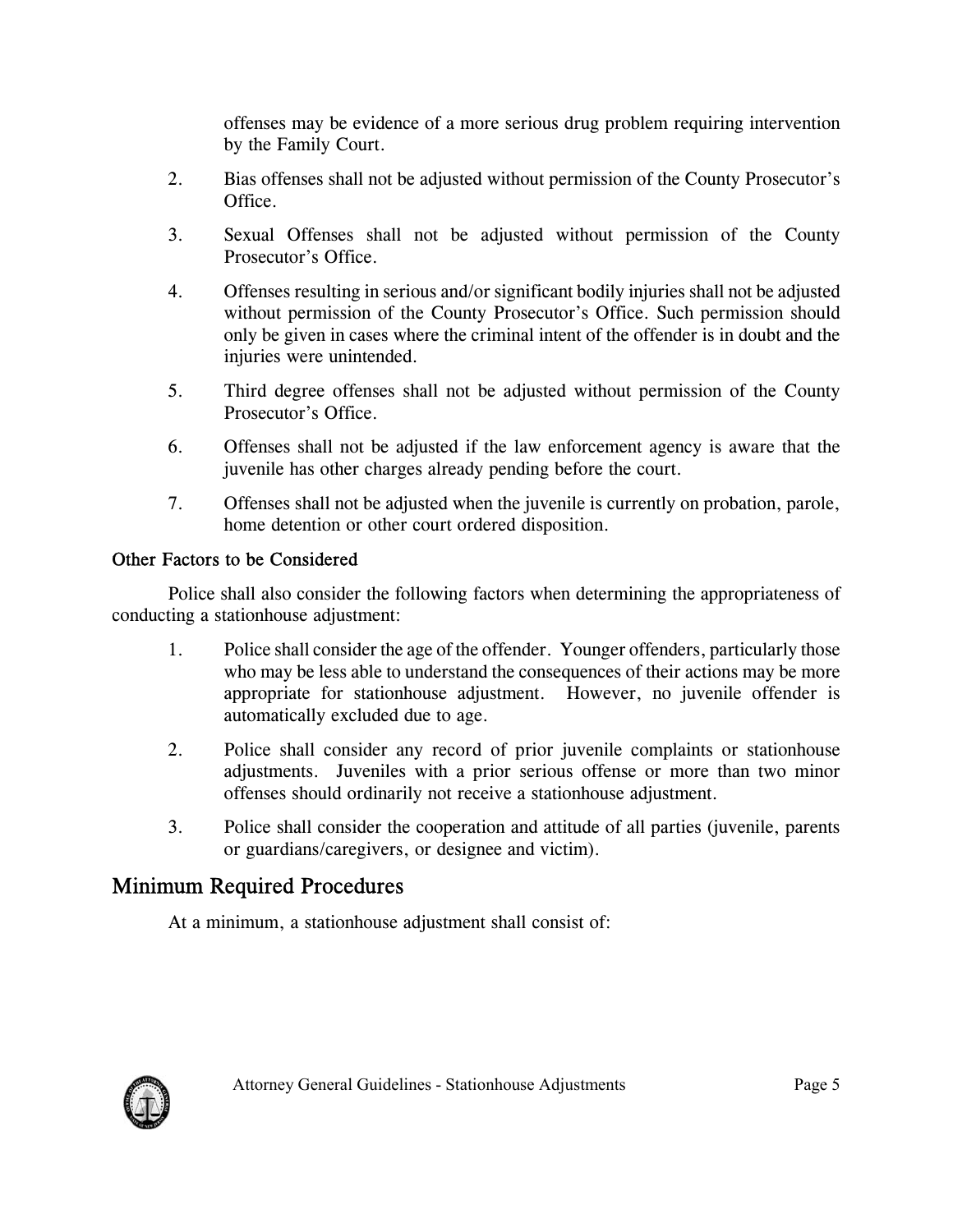- 1. The law enforcement officer warning the juvenile about the future consequences of continued delinquent activity.<sup>2</sup> Officers shall discuss possible Family Court dispositions such as fines, probation, loss of drivers license and incarceration. In addition, officers shall discuss the possible impact of a delinquency record, including fingerprint records and DNA records on future career options.
- 2. The law enforcement officer must notify the juvenile's parents or guardian/ caregiver about the matter. A parent or guardian/caregiver or designee must be present. If a parent or guardian chooses to designate another adult (the designee) to attend the stationhouse adjustment with the juvenile, that person must be a responsible adult designated by the juvenile's parent or guardian/caregiver, such as a trusted relative, pastor or other mentor. In the event that a parent or guardian/caregiver does not respond to the law enforcement agency's inquiries, the designee may not be chosen by the juvenile or by the law enforcement agency. The willingness of a parent or guardian/caregiver or designee to participate in this process and act in partnership with law enforcement to hold the child accountable for his or her actions is vital to the success of a stationhouse adjustment.
- 3. If there is a known victim of the alleged offense, the victim must be notified and agree to the process. Where appropriate, victims should be informed that this process is a more efficient and expeditious process that enables a matter to be resolved locally. A stationhouse adjustment may proceed without the active participation of a victim, but shall not proceed over the objection of a victim. A victim who objects to a stationhouse adjustment should be permitted to sign a juvenile delinquency complaint, unless the complaint is clearly frivolous or lacking in probable cause, in which case, the police officer has the discretion pursuant to N.J.S.A. 2B:12-21(b) to refuse to accept the complaint.
- 4. The juvenile shall agree not to offend again and the juvenile and his or her parent or guardian/caregiver or designee shall be informed that a subsequent offense, or the failure to comply with agreed upon terms of the stationhouse adjustment agreement, may result in the filing of a juvenile delinquency complaint for the offense which has been the subject of the stationhouse adjustment.
- 5. The law enforcement officer shall complete a stationhouse adjustment form which must be signed by the juvenile and a parent or guardian/caregiver or designee. Two sample stationhouse adjustment forms are attached to these Guidelines. Law enforcement agencies may use either form, a form prescribed by the County Prosecutor, or develop their own form for this purpose.

<sup>&</sup>lt;sup>2</sup>A sample warning form is attached to these guidelines.

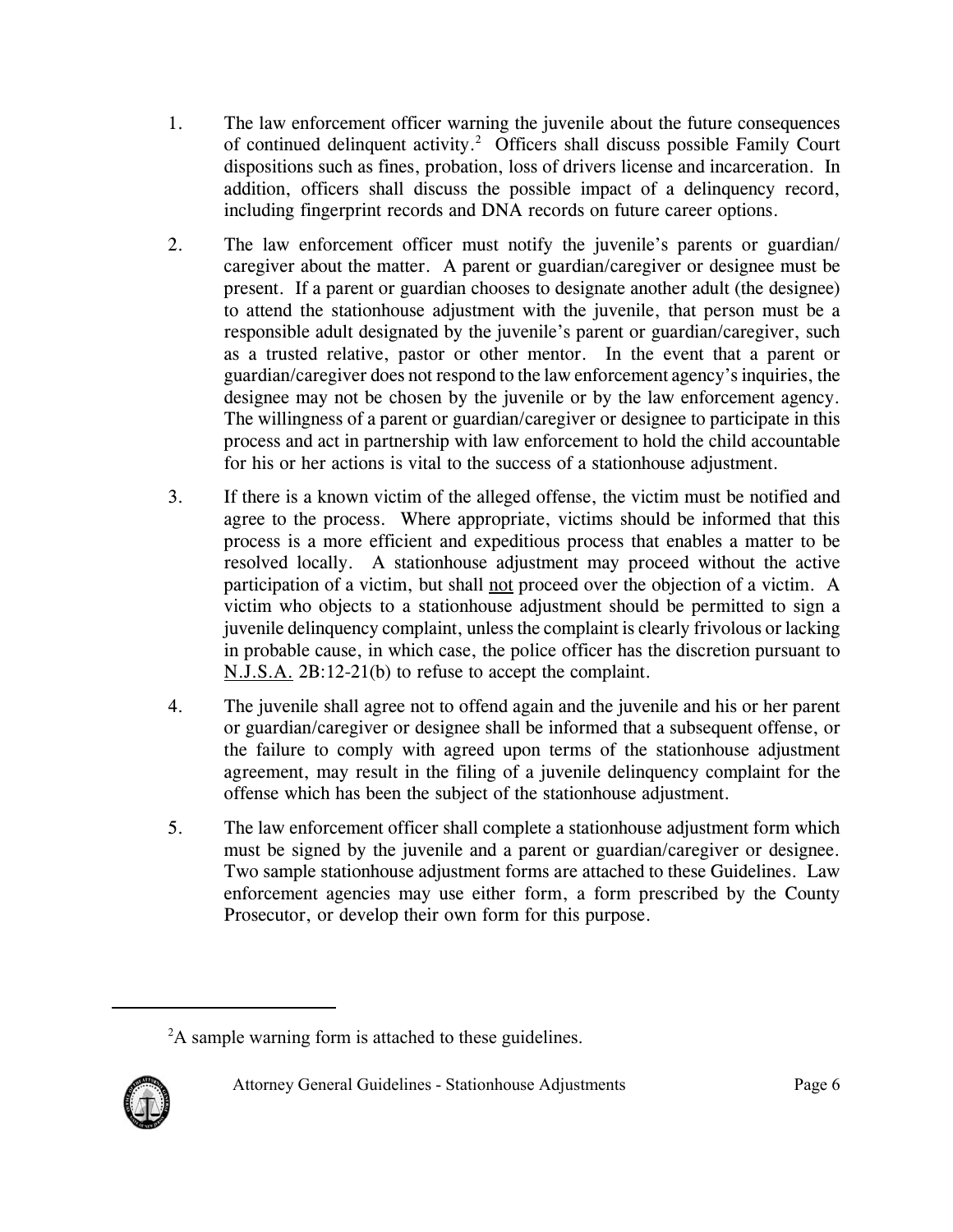### Suggested Additional Techniques

Many police departments have been creative in developing additional stationhouse adjustment techniques that provide an additional degree of accountability and responsibility. Law enforcement agencies employing stationhouse adjustments pursuant to these guidelines are authorized to use other reasonable techniques to enhance the effectiveness of such adjustments.

#### Examples

- **h** Some departments incorporate mediation into the process in order to assist in resolving neighborhood disputes.
- **h** Departments also require juveniles to agree to make restitution in appropriate cases. This requires an additional time commitment on the part of the law enforcement agency, to follow-up as needed. Restitution plans should be simple and short-term, in order to avoid involving the law enforcement agency in drawnout collection efforts.
- **h** Some officers have asked the juvenile's parents, guardian/caregiver or designee to agree to deny the juvenile driving privileges for some period of time, as part of an agreement.
- h A county-wide program run through a private non-profit, County Youth Services Commission or other governmental agency, to which police departments may send juveniles to perform some type of community service as part of a stationhouse adjustment.
- **h** Performance of community service within the juvenile's municipality.
- **h** Letters of apology or essays on the criminal justice topics are frequently requested by departments to force the juvenile to consider the consequences and the effect of his or her conduct on others.

## Quarterly Reports

In addition to maintaining necessary departmental records on each stationhouse adjustment, each law enforcement agency having patrol jurisdiction within the State of New Jersey shall submit quarterly reports of all stationhouse adjustments conducted by that agency to their County Prosecutor's Office. Quarterly reports shall also be completed by State Police patrol units and shall be submitted directly to the Superintendent of State Police. Since one of the primary benefits to a juvenile of a stationhouse adjustment is the avoidance of the creation of a juvenile delinquency record, no personal identifying information should be submitted in the quarterly reports. For each stationhouse adjustment the quarterly report shall contain: juvenile's age at time of the offense, ethnicity (as reported by the juvenile), gender, the alleged offense and, if no stationhouse adjustment is conducted, indicate the reason(s) as provided on the form. County Prosecutors' Offices shall retain copies of the quarterly reports for five years. A copy of the quarterly report form is attached to these guidelines.

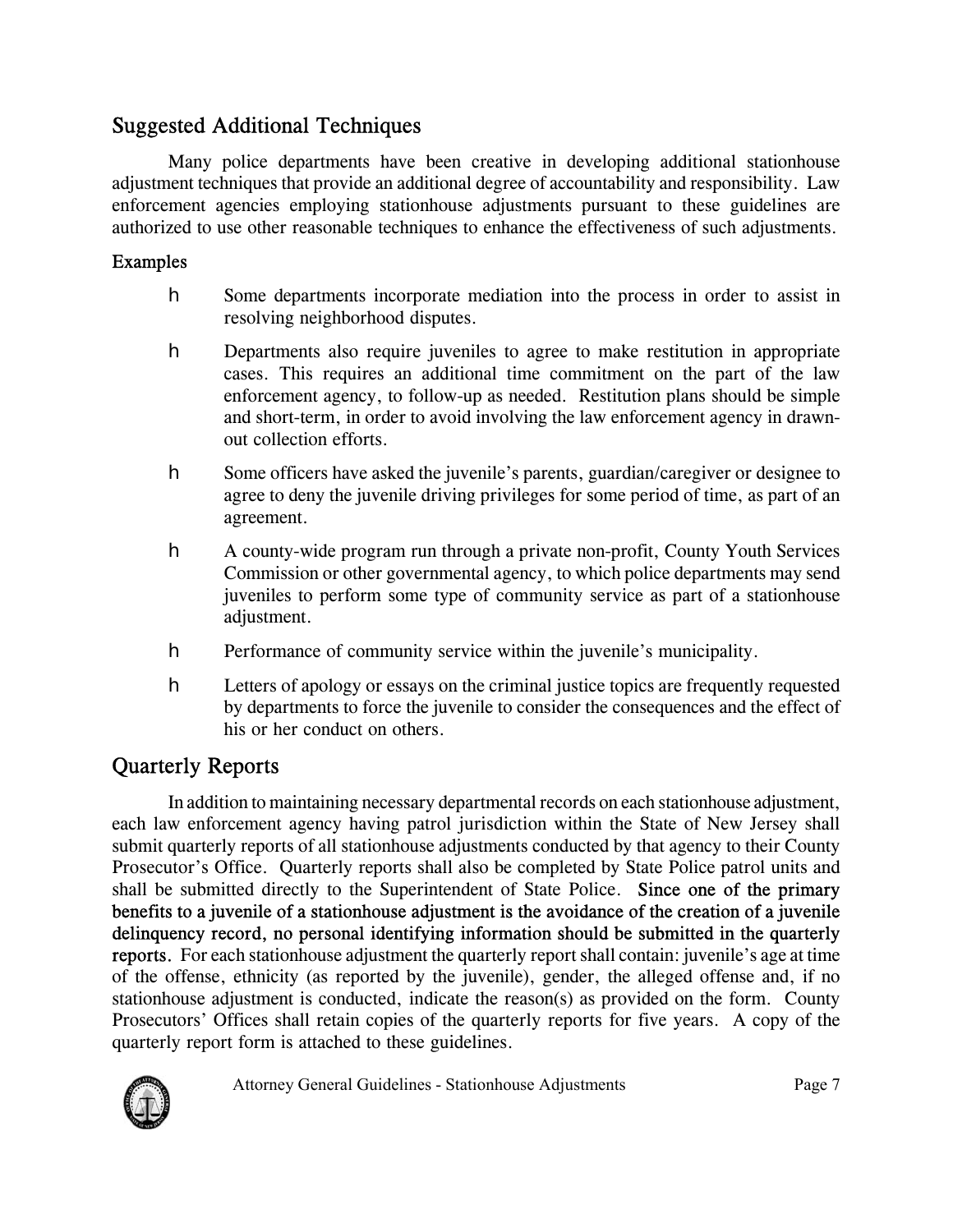#### Appendix A

# Sample Stationhouse Adjustment Agreement – Long Form

| Case No.:                              | Date of Incident:                                                                                                                                                                                       | Juv. ID $No.$ : |
|----------------------------------------|---------------------------------------------------------------------------------------------------------------------------------------------------------------------------------------------------------|-----------------|
| Ethnicity <sup>*</sup>                 | D.O.B.                                                                                                                                                                                                  | Age Sex: M / F  |
|                                        | * 1. Caucasian 2. Black 3. Hispanic 4. Asian/Pacific Islander 5. American Indian 6. Southern Asian 7.<br>(If ethnicity is not apparent, ask the subject or her/his parent/guardian/caregiver/designee.) |                 |
| Juvenile:                              |                                                                                                                                                                                                         |                 |
|                                        |                                                                                                                                                                                                         |                 |
| Parent(s) /Guardian/Caregiver/Designee |                                                                                                                                                                                                         |                 |
| Address:                               |                                                                                                                                                                                                         |                 |

I wish to have this matter handled through the process of a stationhouse adjustment. I understand that if I am accepted by the program, a juvenile delinquency complaint will NOT be filed against me with the Superior Court, provided that the below terms and conditions of the program are satisfied.

Parent or Guardian/Caregiver or Designee's and Juvenile's Initials:

I understand that I have a right to discuss this matter with an attorney at law of my choosing. However, I also understand that the court will not appoint an attorney for me prior to the filing of a juvenile complaint and it is my responsibility to obtain my own attorney if I wish. I further understand that I do not have to discuss this matter with anyone, including members of the Police Department before I have an opportunity to discuss this matter with an attorney, if I choose to do so.

Parent or Guardian/Caregiver or Designee's and Juvenile's Initials:

I understand that participation in the stationhouse adjustment program is completely voluntary. I further understand that I may end my involvement in the program at any time and

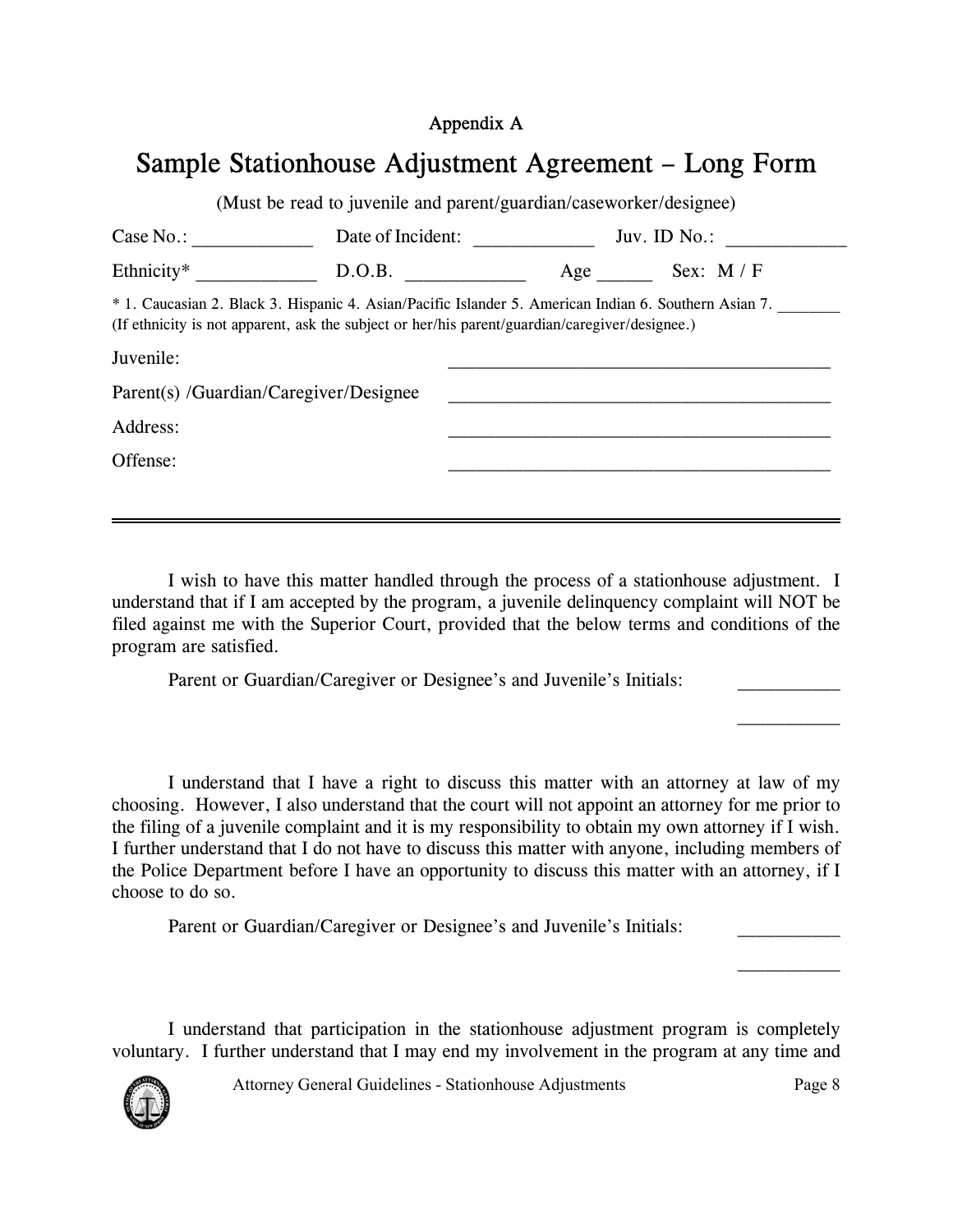have my case proceed in the Family Court as a juvenile delinquency matter. However, in order to participate in the program I must admit and do admit my involvement in the aforementioned offense(s), for which I was taken into custody.

Parent, Guardian/Caregiver or Designee's and Juvenile's Initials:

I understand that I have the right to have my matter processed by the Family Court and a request a hearing or a trial. By agreeing to participate in the stationhouse adjustment program, I am waiving my right to a hearing or trial in this matter, provided that the below terms and conditions are satisfied.

Parent, Guardian/Caregiver or Designee's and Juvenile's Initials:

I understand that information regarding this incident may be released to any other law enforcement agency, the Family Court, and/or any agency or department connected to the Family Court.

Parent or Guardian/Caregiver or Designee's and Juvenile's Initials:

I, agree that I will abide by the following terms juvenile's name

and/or conditions of the stationhouse adjustment program:

### Terms and Conditions

| 2. |  |  |  |
|----|--|--|--|
|    |  |  |  |



Attorney General Guidelines - Stationhouse Adjustments Page 9

 $\frac{1}{2}$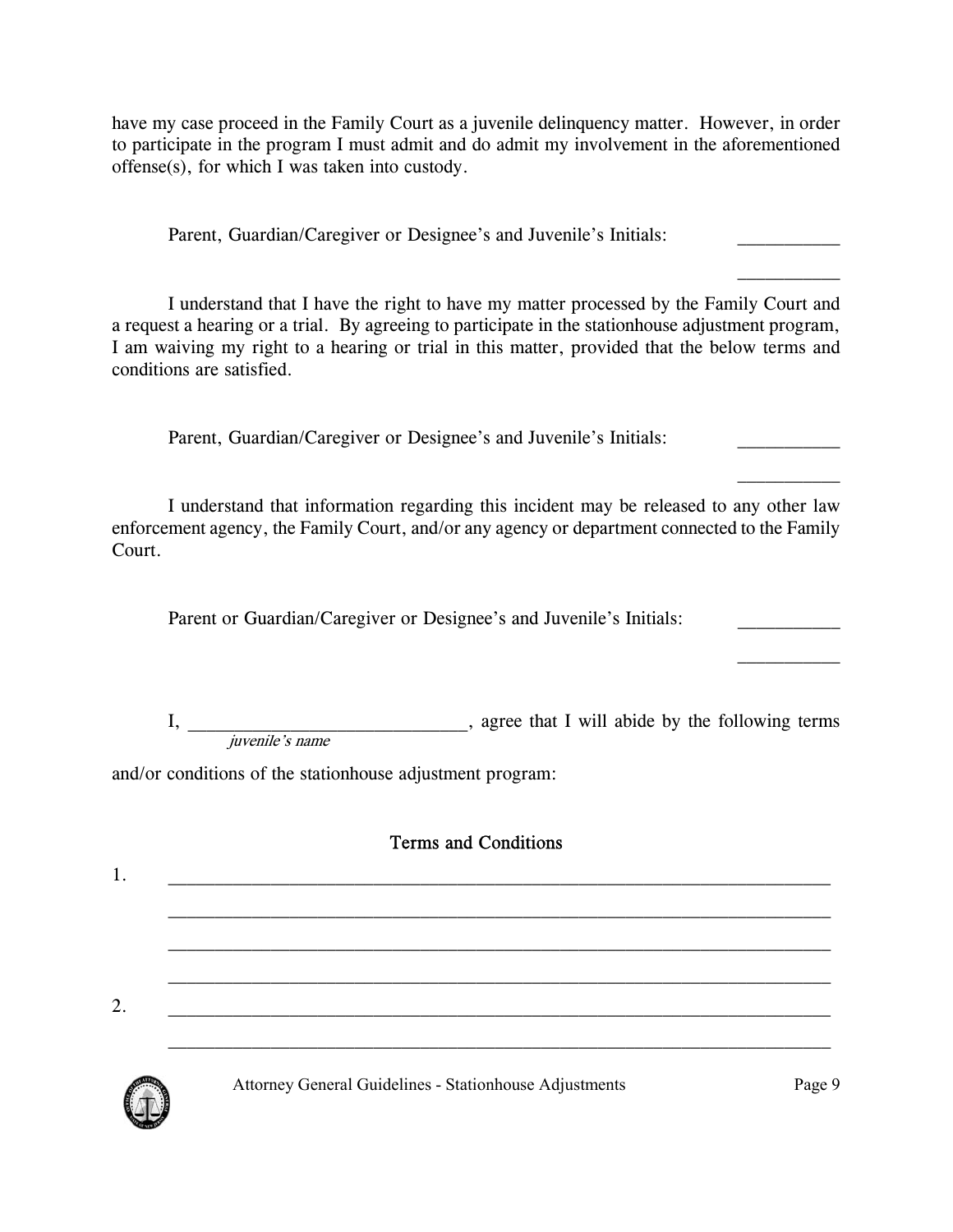| 3. |  |  |
|----|--|--|
|    |  |  |
|    |  |  |
|    |  |  |
| 4. |  |  |
|    |  |  |
|    |  |  |
|    |  |  |
| 5. |  |  |
|    |  |  |
|    |  |  |
|    |  |  |

#### Juvenile's Certification

(Read to Juvenile)

I, \_\_\_\_\_\_\_\_\_\_\_\_\_\_\_\_\_\_\_\_\_\_\_\_\_\_\_\_\_\_\_\_, do hereby certify that I have read this

juvenile's name

entire agreement. I agree to the terms and conditions of this agreement and wish to have the above-captioned offense(s) processed by the stationhouse adjustment program. I make this decision freely and voluntarily, and I have not been forced or coerced in any manner.

 $\mathcal{L}_\text{max} = \frac{1}{2} \sum_{i=1}^n \mathcal{L}_\text{max}(\mathbf{z}_i - \mathbf{z}_i)$ 

Juvenile's Signature Date

### Certification of Parent(s), Guardian/Caregiver(s) or Designee(s)

(Read to Parents/Guardian/Caregiver/Designee)

I/we, \_\_\_\_\_\_\_\_\_\_\_\_\_\_\_\_\_\_\_\_\_\_\_\_\_\_\_\_\_\_\_, do hereby certify that I/we are the parent(s) or guardian/caregiver(s) or designee(s) of  $\blacksquare$ read the entire agreement between my child and the stationhouse adjustment program prior to my

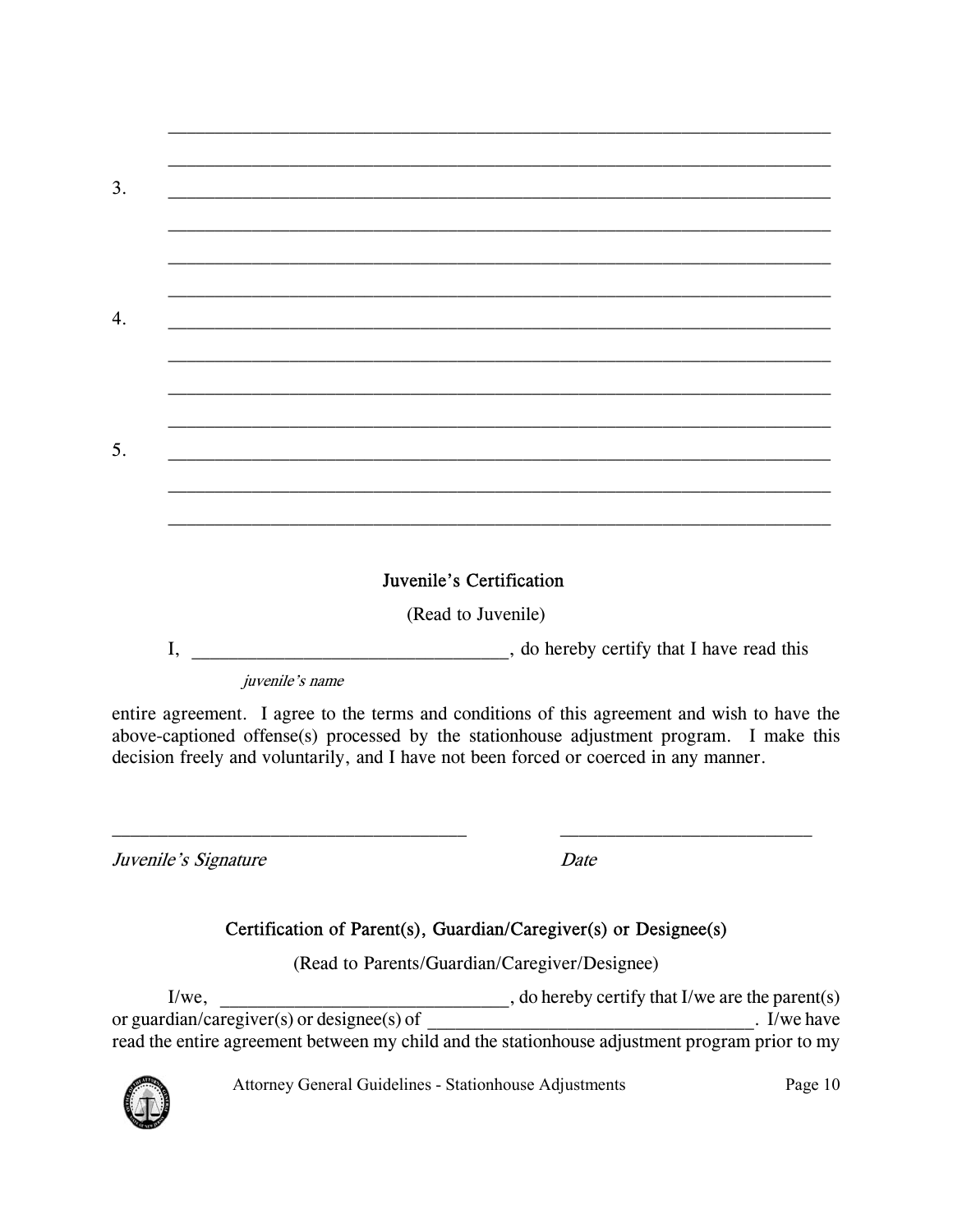child signing the agreement. I have assisted my child in reading this form if it was necessary and have explained the form to my child and have answered any questions that he or she may have had. I/we do hereby agree to support his/her participation and compliance in the program and will enforce this agreement by informing the police department of any violations of its terms and/or conditions.

 $\mathcal{L}_\text{max} = \frac{1}{2} \sum_{i=1}^n \mathcal{L}_\text{max}(\mathbf{z}_i - \mathbf{z}_i)$ 

 $\mathcal{L}_\text{max} = \frac{1}{2} \sum_{i=1}^n \mathcal{L}_\text{max}(\mathbf{z}_i - \mathbf{z}_i)$ 

Signature of Parent, Guardian/Caregiver or Designee Date

Signature of Parent, Guardian/Caregiver or Designee Date

### Certification of Victim/Complainant

(Read to Complainant)

I agree to have the above juvenile offense handled through the stationhouse adjustment program.

Signature of Victim/Complainant (or telephone authorization) Date

#### Certification of Law Enforcement Officer

I hereby certify that I have read this agreement. I have checked or caused to be checked the juvenile's prior history and have determined that the juvenile is a suitable candidate for the stationhouse adjustment program.

 $\_$  , and the set of the set of the set of the set of the set of the set of the set of the set of the set of the set of the set of the set of the set of the set of the set of the set of the set of the set of the set of th

Signature of Law Enforcement Officer Date

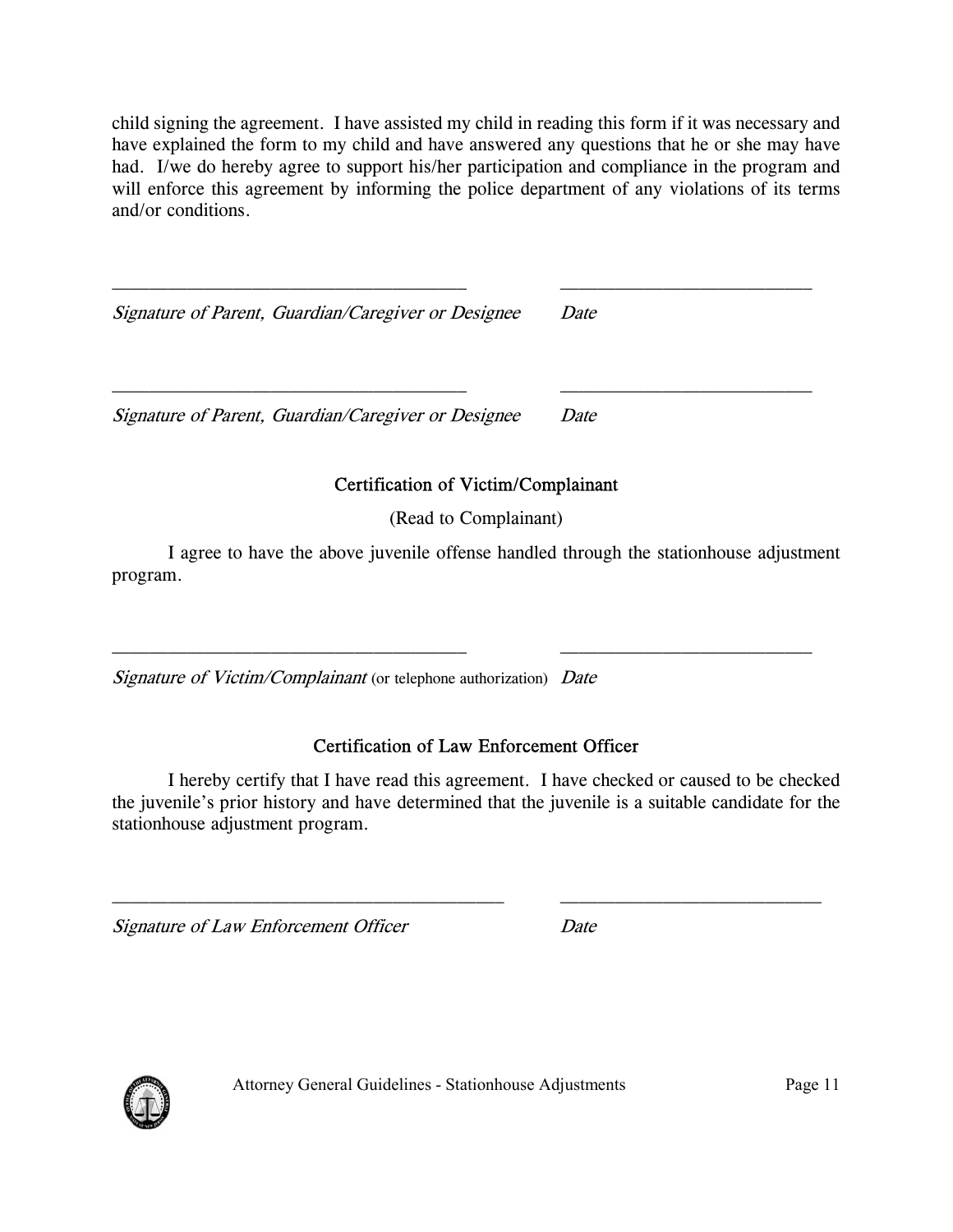# Appendix B

| Sample Stationhouse Adjustment Agreement – Short Form              |                                                                                                |                   |                             |                        |                                                                                                                                                                                                         |
|--------------------------------------------------------------------|------------------------------------------------------------------------------------------------|-------------------|-----------------------------|------------------------|---------------------------------------------------------------------------------------------------------------------------------------------------------------------------------------------------------|
| (Must be read to juvenile and parent/guardian/caseworker/designee) |                                                                                                |                   |                             |                        |                                                                                                                                                                                                         |
| Case No.:                                                          |                                                                                                | Date of Incident: |                             |                        |                                                                                                                                                                                                         |
|                                                                    | Arresting Officer:                                                                             |                   |                             |                        |                                                                                                                                                                                                         |
| Complainant:                                                       |                                                                                                |                   |                             |                        |                                                                                                                                                                                                         |
| Juvenile:                                                          |                                                                                                |                   |                             |                        |                                                                                                                                                                                                         |
| Ethnicity*                                                         | (If ethnicity is not apparent, ask the subject or her/his parent/guardian/caregiver/designee.) | D.O.B.            |                             | Age                    | Sex: $M / F$<br>* 1. Caucasian 2. Black 3. Hispanic 4. Asian/Pacific Islander 5. American Indian 6. Southern Asian 7.                                                                                   |
|                                                                    | Parent(s)/Guardian(s)/Designee:                                                                |                   |                             |                        |                                                                                                                                                                                                         |
| Address:                                                           |                                                                                                |                   |                             |                        |                                                                                                                                                                                                         |
| Offense:                                                           |                                                                                                |                   |                             |                        |                                                                                                                                                                                                         |
|                                                                    |                                                                                                |                   |                             |                        | agree to have the juvenile listed above guided through                                                                                                                                                  |
|                                                                    | complainant/victim                                                                             |                   |                             |                        |                                                                                                                                                                                                         |
|                                                                    | the stationhouse adjustment program by the                                                     |                   |                             |                        |                                                                                                                                                                                                         |
|                                                                    |                                                                                                |                   |                             | law enforcement agency |                                                                                                                                                                                                         |
|                                                                    | I understand that <i>juvenile's name</i>                                                       |                   |                             |                        | cannot be prosecuted before the juvenile                                                                                                                                                                |
|                                                                    |                                                                                                |                   |                             |                        |                                                                                                                                                                                                         |
|                                                                    | court if the juvenile fulfills the conditions agreed below.                                    |                   |                             |                        |                                                                                                                                                                                                         |
|                                                                    |                                                                                                |                   |                             |                        | admit to my involvement in this offense. I also waive my                                                                                                                                                |
|                                                                    | juvenile's name                                                                                |                   |                             |                        |                                                                                                                                                                                                         |
|                                                                    |                                                                                                |                   |                             |                        | right to a trial in this matter and elect that the above offense be adjusted by the law enforcement<br>agency in this community instead of filing a juvenile complaint with the court. I agree to abide |
|                                                                    | by the following:                                                                              |                   |                             |                        |                                                                                                                                                                                                         |
|                                                                    |                                                                                                |                   | <b>Terms and Conditions</b> |                        |                                                                                                                                                                                                         |
| 1.                                                                 |                                                                                                |                   |                             |                        |                                                                                                                                                                                                         |
|                                                                    |                                                                                                |                   |                             |                        |                                                                                                                                                                                                         |
|                                                                    |                                                                                                |                   |                             |                        |                                                                                                                                                                                                         |
|                                                                    |                                                                                                |                   |                             |                        |                                                                                                                                                                                                         |
| 3.                                                                 |                                                                                                |                   |                             |                        |                                                                                                                                                                                                         |
|                                                                    |                                                                                                |                   |                             |                        |                                                                                                                                                                                                         |
|                                                                    |                                                                                                |                   |                             |                        |                                                                                                                                                                                                         |

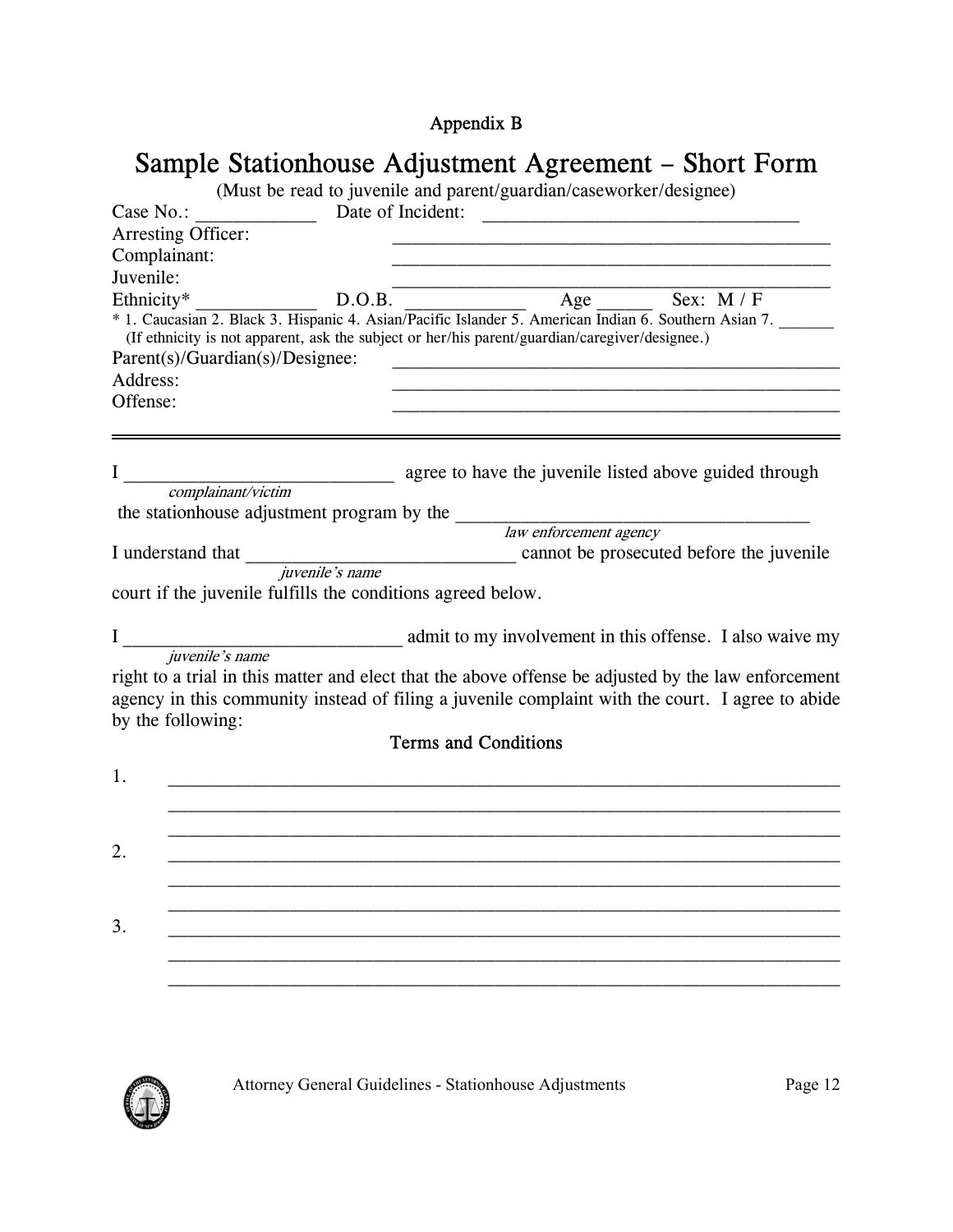### Signatures:

| Victim/Complainant:<br>(or telephone authorization) |  |
|-----------------------------------------------------|--|
| Parent/Guardian/Designee:                           |  |
| Juvenile:                                           |  |
| Officer/Detective:                                  |  |
| Date:                                               |  |

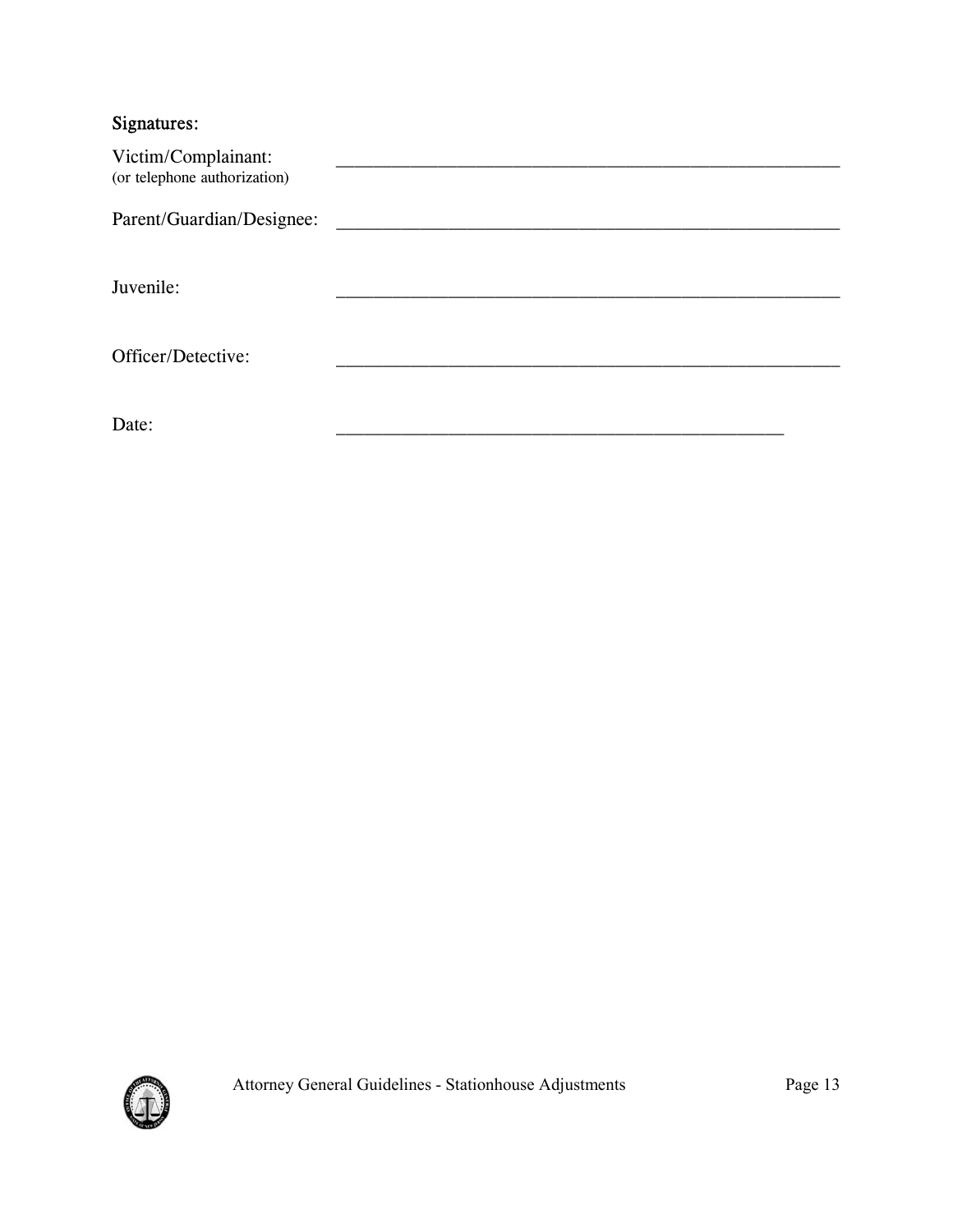### Appendix C

# Model Stationhouse Adjustment Warning

Juveniles and their parents, guardians or caregivers or responsible adult designee who participate in a stationhouse adjustment should be warned that any further delinquent offenses may result in serious consequences. A stationhouse adjustment is a substantial benefit to the juvenile, which permits the juvenile to avoid those consequences. However, this benefit is rarely extended to a juvenile more than once.

### Possible Consequences of Delinquent Acts

- ! Juveniles who are charged with serious offenses, or who cannot be relied on to voluntarily appear at future court dates, may be held in detention while awaiting adjudication. Juveniles do not have a right to bail.
- A juvenile delinquency record will be created that will be accessible statewide. While juvenile records are for the most part confidential, records of certain juvenile arrest or adjudications may disqualify a juvenile from owning a firearm or obtaining employment in law enforcement or other sensitive positions.
- ! Juveniles who are 14 or older and charged with a crime will be fingerprinted and photographed.
- All juveniles, regardless of age, who are adjudicated delinquent for an offense that would be a crime if committed by an adult will be fingerprinted and will have to provide a DNA sample. Both the fingerprints and DNA will be maintained in state and federal databases.
- Serious juvenile offenses will require adjudication by the Family Court. Adjudication is the process by which a judge decides whether a juvenile should be found to have committed a delinquent offense. Juveniles do not have a right to a jury trial but they do have a right to an attorney. If a family is not indigent, the judge may order the family to pay for an attorney to represent their child in serious cases.
- ! If a juvenile is adjudicated delinquent, the court then must order a disposition. A disposition is similar to the sentence that is imposed on an adult criminal. Some of the most common dispositions are incarceration, short-term incarceration, probation, fines, restitution, driver's license suspension or postponement, community service, or mandatory attendance at some type of treatment program. In some circumstances the judge may also order parents or guardians to participate in the disposition or to pay for the juvenile's treatment.

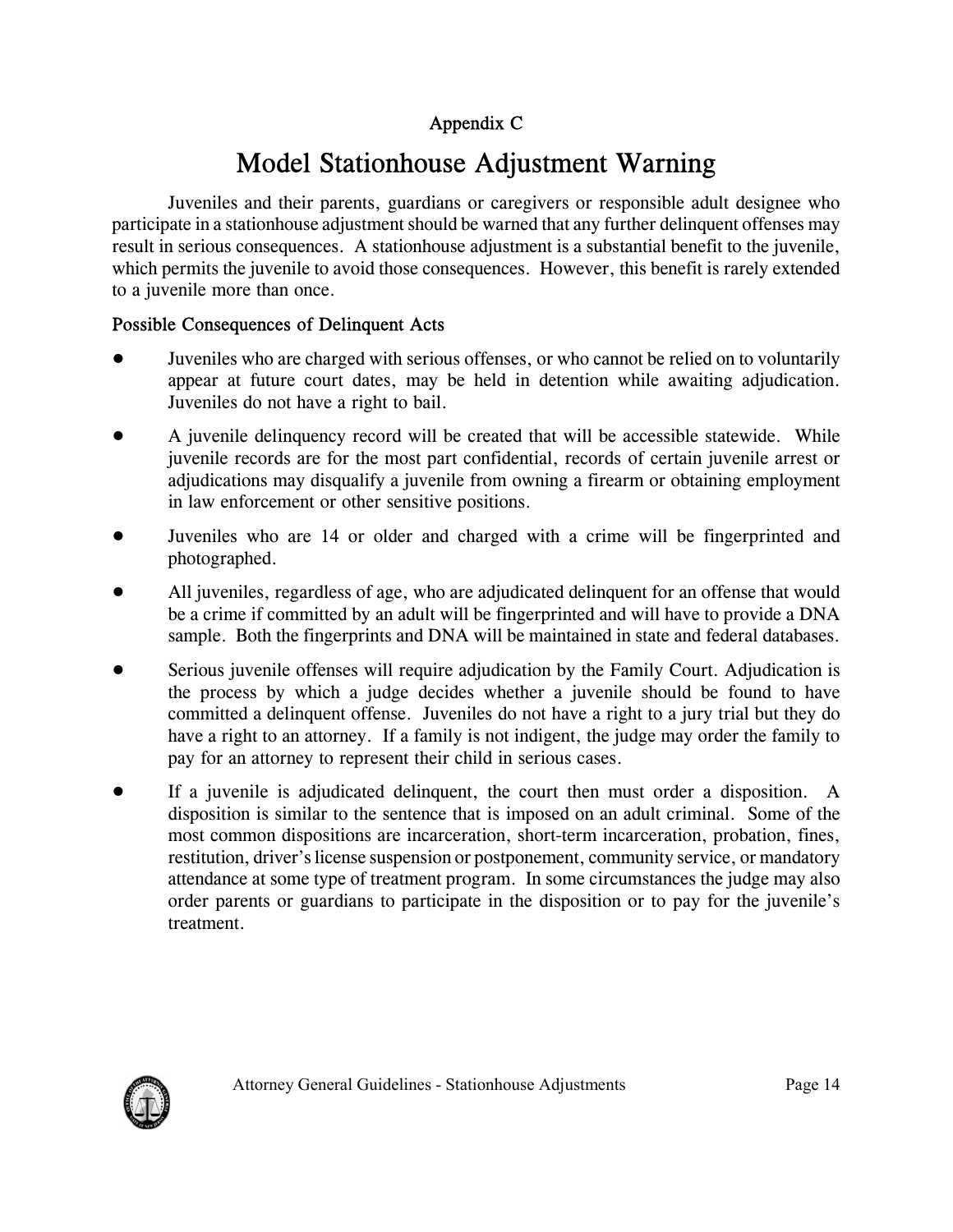### Appendix D

# Stationhouse Adjustment Quarterly Report

Law Enforcement Agency:

Name of Person Completing Report:

 $Date:$ 

Check Quarter:  $1^{st}$  January 1 - March 31  $2<sup>nd</sup>$  April 1 - June 30  $3<sup>rd</sup>$  July 1 - September 30 4th October 1 - December 31

Completed reports must be submitted to the County Prosecutor's Office by the  $15<sup>th</sup>$  day of month following the close of each quarter. Complete one line of this report for each stationhouse adjustment (1) considered and accepted (2) considered and rejected and (3) completed (including unsuccessful terminations) by your agency during the quarterly reporting period. Indicate the outcome of the adjustment by entering the appropriate code in column five. Codes are listed at the bottom of this form.

| Age at<br>Time of<br>Offense | Ethnicity<br>enter code | Sex | Prior<br>Contacts | Statutory Citation<br>Offense Adjusted | Outcome<br>enter code |
|------------------------------|-------------------------|-----|-------------------|----------------------------------------|-----------------------|
|                              |                         |     |                   |                                        |                       |
|                              |                         |     |                   |                                        |                       |
|                              |                         |     |                   |                                        |                       |
|                              |                         |     |                   |                                        |                       |
|                              |                         |     |                   |                                        |                       |
|                              |                         |     |                   |                                        |                       |
|                              |                         |     |                   |                                        |                       |
|                              |                         |     |                   |                                        |                       |
|                              |                         |     |                   |                                        |                       |
|                              |                         |     |                   |                                        |                       |
|                              |                         |     |                   |                                        |                       |